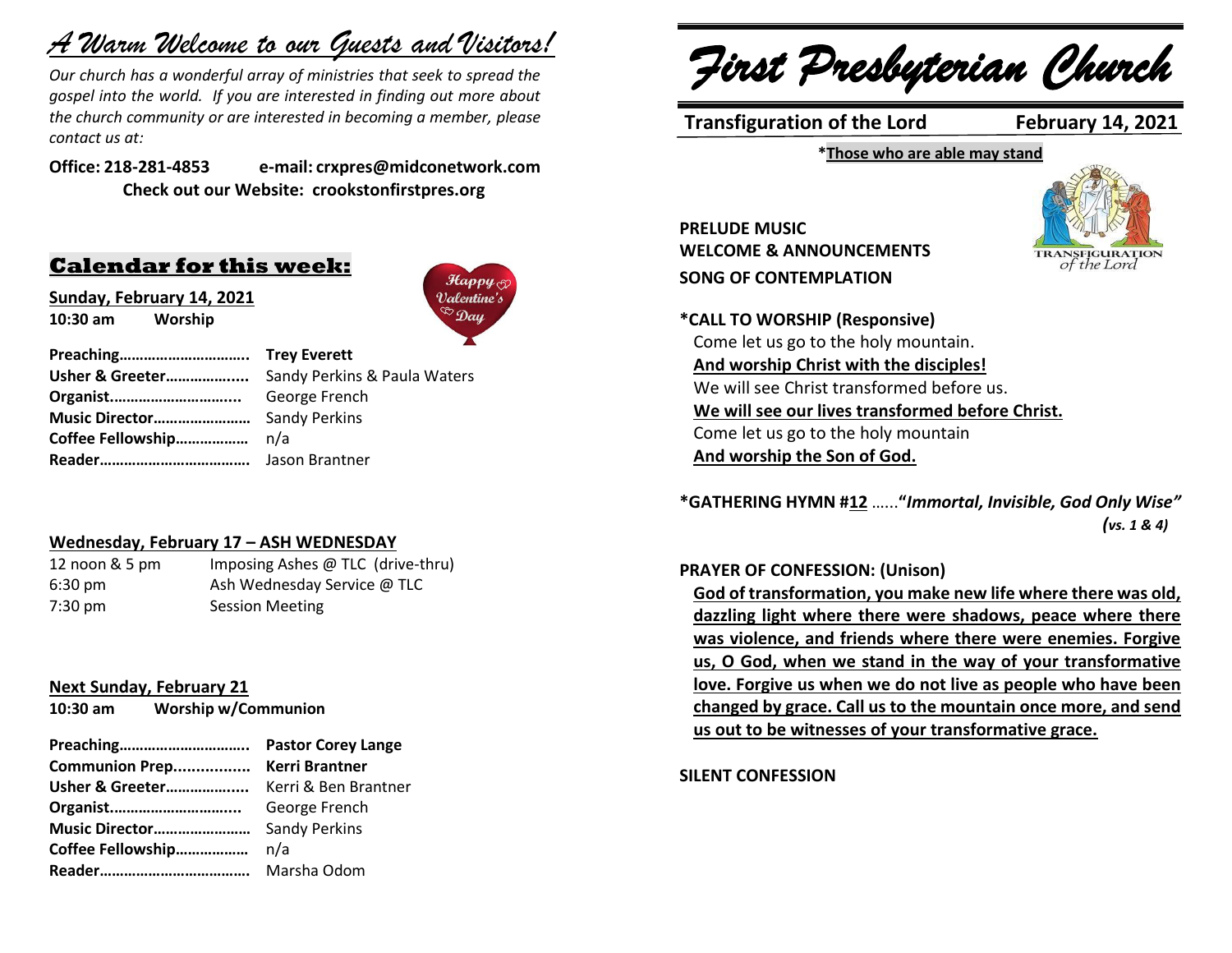## **DECLARATION OF FORGIVENESS (Responsive)**

Love is with us, always, for God is love. That love has no boundaries or borders, no limits. God's love is within you, now. You are forgiven, because you are beloved of God, so much so that Jesus came and showed us the way, the truth, and the life. Go into the world with the grace of God and share God's love. As God in Christ has forgiven us, let us forgive one another. The Peace of Christ be with you!

## **And also with you.**

(Please share signs of peace with each other at a distance!)

**\*RESPONSE HYMN #452 ……................ "***Open the Eyes of My Heart"* 

## **\*PRAYER FOR ILLUMINATION: (Responsive)**

God of shining splendor, your voice makes the earth tremble in wonder. Overshadow us with your Spirit so that we may hear your Word and live as faithful disciples and covenant people; through Jesus Christ our Lord. **Amen.**

## **SCRIPTURE**

| <b>People: Thanks Be to God</b>                                | Leader: The Word of the Lord. |
|----------------------------------------------------------------|-------------------------------|
|                                                                |                               |
| Leader: The Word of the Lord. People: Praise to you, O Christ! |                               |

**SERMON** Trey Everett

## **SILENCE FOR REFLECTION**

**\*HYMN OF THE DAY #192.................................***"Shine, Jesus, Shine" (vs. 1 & 3)*

## **PRAYERS OF THE PEOPLE**

*Leader: Lord in your mercy* **People: Hear Our Prayer.**

## **THE LORD'S PRAYER** *(forgive us our "sins")*

## **\*BLESSING AND BENEDICTION (Responsive)**

Beloved Children of God, receive the gift of the Holy Spirit, the grace of Jesus Christ, and the blessing of the Lord forever.

**Alleluia! Amen.**

**\*CLOSING HYMN #744 ………...................***"Arise, Your Light Is Come!"* *(vs. 1 & 4)*

## **\*DISMISSAL (Responsive)**

Go in Peace to love and serve the Lord. **Thanks be to God! Amen.**

## **\*POSTLUDE**



# *SOUPER BOWL of CARING*

**\_\_\_\_\_\_\_\_\_\_\_\_\_\_\_\_\_\_\_\_\_\_\_\_\_\_\_\_\_\_\_\_\_\_\_\_\_\_\_\_\_\_\_\_\_\_\_\_\_\_\_\_\_\_\_\_**

*Thank you to everyone who gave for this great cause! To date we have received \$460!*

**\_\_\_\_\_\_\_\_\_\_\_\_\_\_\_\_\_\_\_\_\_\_\_\_\_\_\_\_\_\_\_\_\_**

*\_\_\_\_\_\_\_\_\_\_\_\_\_\_\_\_\_\_\_\_\_\_\_\_\_\_\_\_\_\_\_\_\_\_\_\_\_\_\_\_\_\_\_\_*



## **ANNUAL REPORTS REMINDER**

**All Annual Reports need to be turned in to the office by Tuesday, February 16th .**

# *Please continue to be in prayer for:*

Jeri & Cleon Melsa Hank Koza Debby Novotny (Lynne's sister) Karen Mullins (Lynne's sister-in-law) Nancy Amiot (the Finkenbinder's niece) Brent Blake and the Blake families JoAnn Westburg

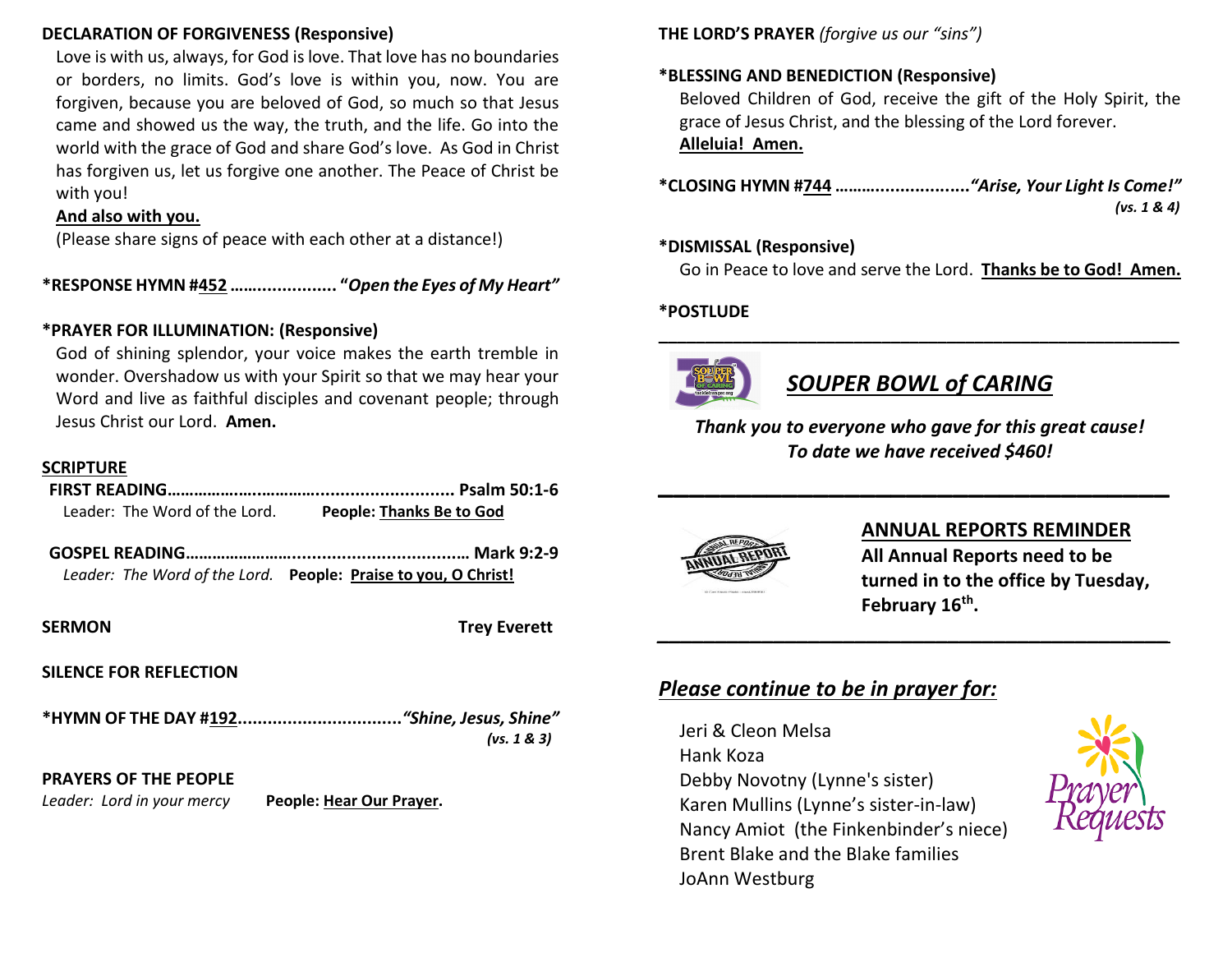# **IMMORTAL, INVISIBLE, GOD ONLY WISE**

Immortal, invisible, God only wise, in light inaccessible hid from our eyes, most blessed, most glorious, the Ancient of Days, almighty, victorious, thy great name we praise.

Thou reignest in glory; thou dwellest in light. Thine angels adore thee, all veiling their sight. All praise we would render; O help us to see 'tis only the splendor of light hideth thee!

# **IMMORTAL, INVISIBLE, GOD ONLY WISE**

Immortal, invisible, God only wise, in light inaccessible hid from our eyes, most blessed, most glorious, the Ancient of Days, almighty, victorious, thy great name we praise.

Thou reignest in glory; thou dwellest in light. Thine angels adore thee, all veiling their sight. All praise we would render; O help us to see 'tis only the splendor of light hideth thee!

# **OPEN THE EYES OF MY HEART**

Open the eyes of my heart, Lord. Open the eyes of my heart; I want to see you; I want to see you;

Open the eyes of my heart, Lord. Open the eyes of my heart; I want to see you; I want to see you;

To see you high and lifted up, shining in the light of your glory. Pour out your power and love as we sing "Holy, holy, holy." Holy, holy, holy. Holy, holy, holy. Holy, holy, holy, I want to see you.

# **OPEN THE EYES OF MY HEART**

Open the eyes of my heart, Lord. Open the eyes of my heart; I want to see you; I want to see you;

Open the eyes of my heart, Lord. Open the eyes of my heart; I want to see you; I want to see you;

To see you high and lifted up, shining in the light of your glory. Pour out your power and love as we sing "Holy, holy, holy." Holy, holy, holy. Holy, holy, holy. Holy, holy, holy, I want to see you.